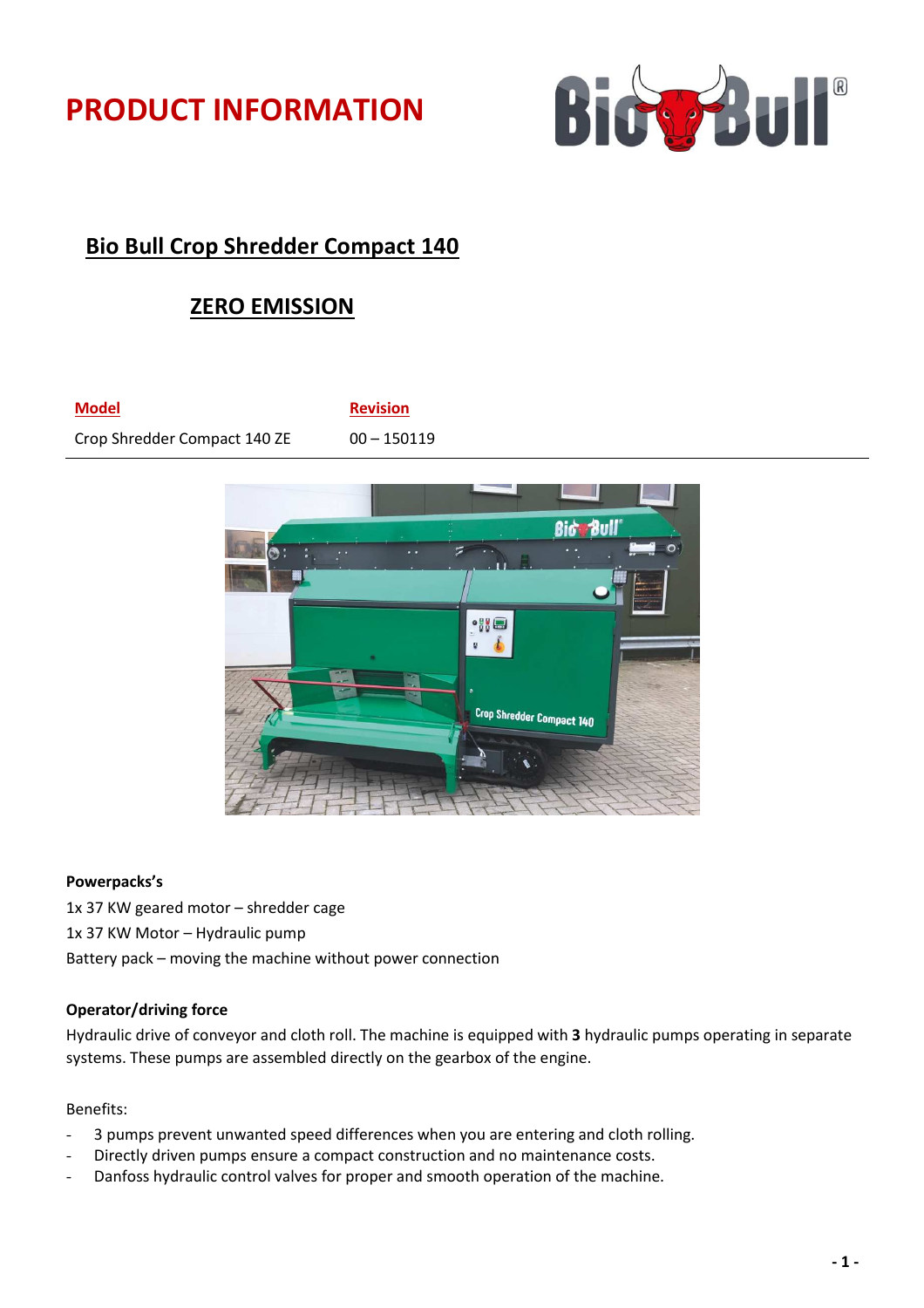

## **Infeed unit**

Infeed unit for cloth up to 200 meters. Infeed width 600 mm.



## **Chopper-unit with input unit**

Chopper unit 600 mm with V-blades which have a grinding attachment.

The cutting reel will be activated by means of an electric-hydraulic clutch. Outfeed of the crop goes through a conveyor with PVC conveyor belt.

#### Benefits:

- Robust cutting chamber and importation unit for a long service life.
- Low maintenance and repairs.
- Spare parts of the cage and importation unit available almost everywhere in the world.
- Sustainability already proven in maize and grass choppers.

## **Outfeed belt**



#### Benefits:

- Sustainable outfeed of any product no matter humidity and weight.
- Easy and safe removing a blockage.